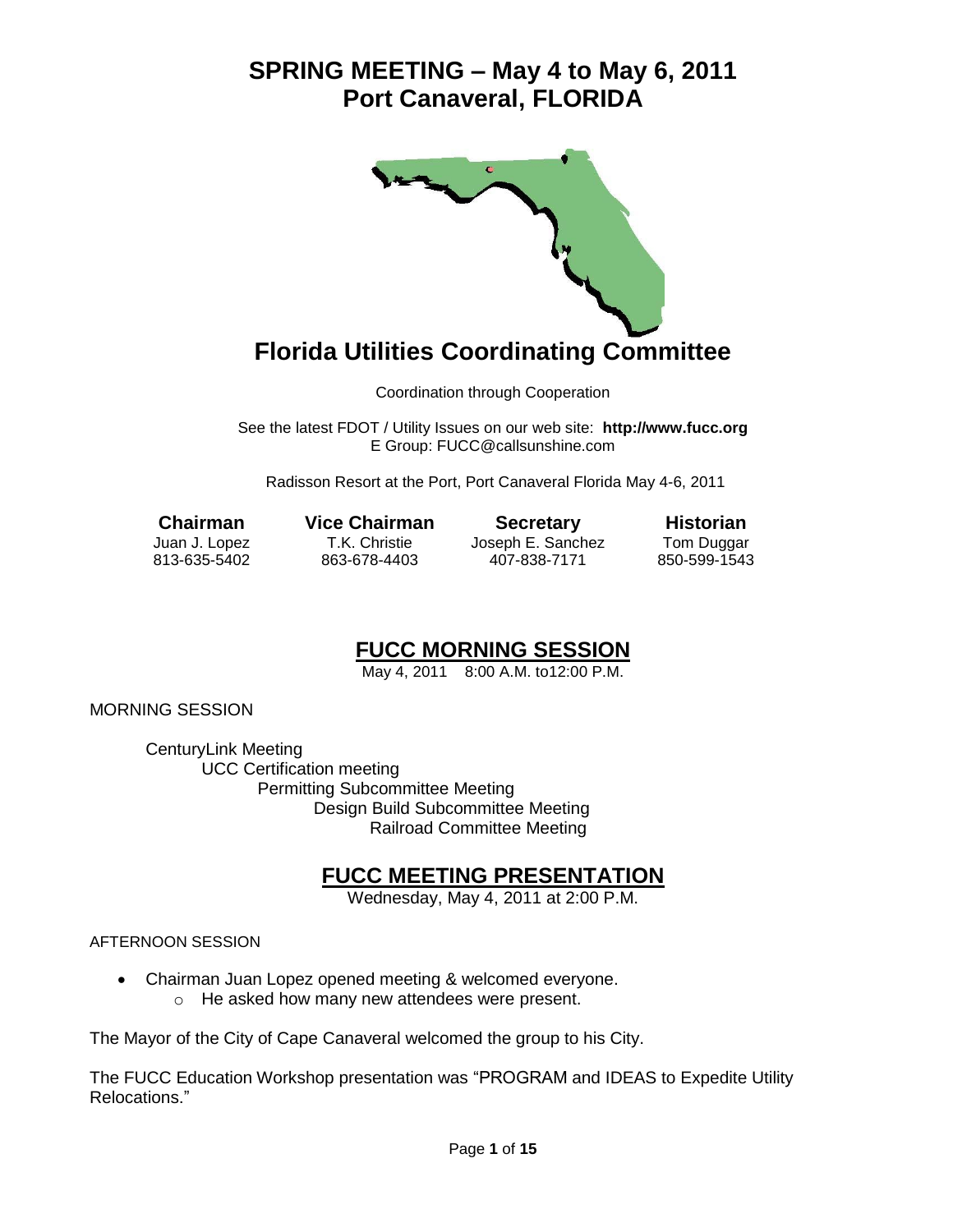### **FUCC INTEREST/SUBCOMMITTEE GROUPS MEETINGS**

Thursday, May 5, 2011 8:00 AM to 11:00 AM

#### MORNING SESSION

Joint Use Committee UAM Committee Conflict Matrix Committee Power Interest Group Underground Interest Group Telecommunication Interest Group

### **FUCC MEETING PRESENTATION**

Thursday, May 5, 2011 at 1:00 PM

**FDOT Forum -** Thomas Bane lead the discussions on the current FDOT issues:

#### **GENERAL SESSION**

#### **The Combined Interest Group Presentations for this meeting were:**

- **1) Emergency Bridge Replacement,** provided by Chris Dubois, Lane Construction, features the high profile replacement of the SR 528 Bridge damaged in an accident and fire earlier this year.
- **2) Panel Discussion on Permitting Issues within FDOT's R/W.** The issues that one Maintenance Office requires different requirements then others in the same District / County for permits and these are no uniformity.
- **3) Joint Boring**
- **4) Benefits for Utility Coordination,** presented by Envista Corporation

### **STEERING COMMITTEE MEETING -- T. K. Christie**

- UCC Application is almost ready for submission for Certification and Professional Development Hours. The missing items are resumes for the instructions and payment of the fees by the Treasurer. Quarterly meeting are being considered to be included in Continuing Educations Hours.
- FUUC Audit There are no funds available to pay for an audit at this time.
- The FUCC By-Laws may need to be revisited. Sub-Committee Chaired by Steve McLaughlin, should also review sponsorship requirements.
- UCC Class will begin during the quarterly fall meeting. The summer meeting schedule is full.
	- o Invoicing & Reimbursement for Utility Reimbursable Work (Estimated and Invoicing).
	- $\circ$  Legal Module Changes to Agreement and Rules.
- UCC Sub-Committee to investigate potential cost savings to FUCC is UCCC Training is held at the quarterly meetings.
- quarterly ineedings.<br>Is it worth the cost to compensate the "fee" for first time participants?
- The FUCC Web Site is the "Best Kept Secret". Florida is miles ahead of the majority of state when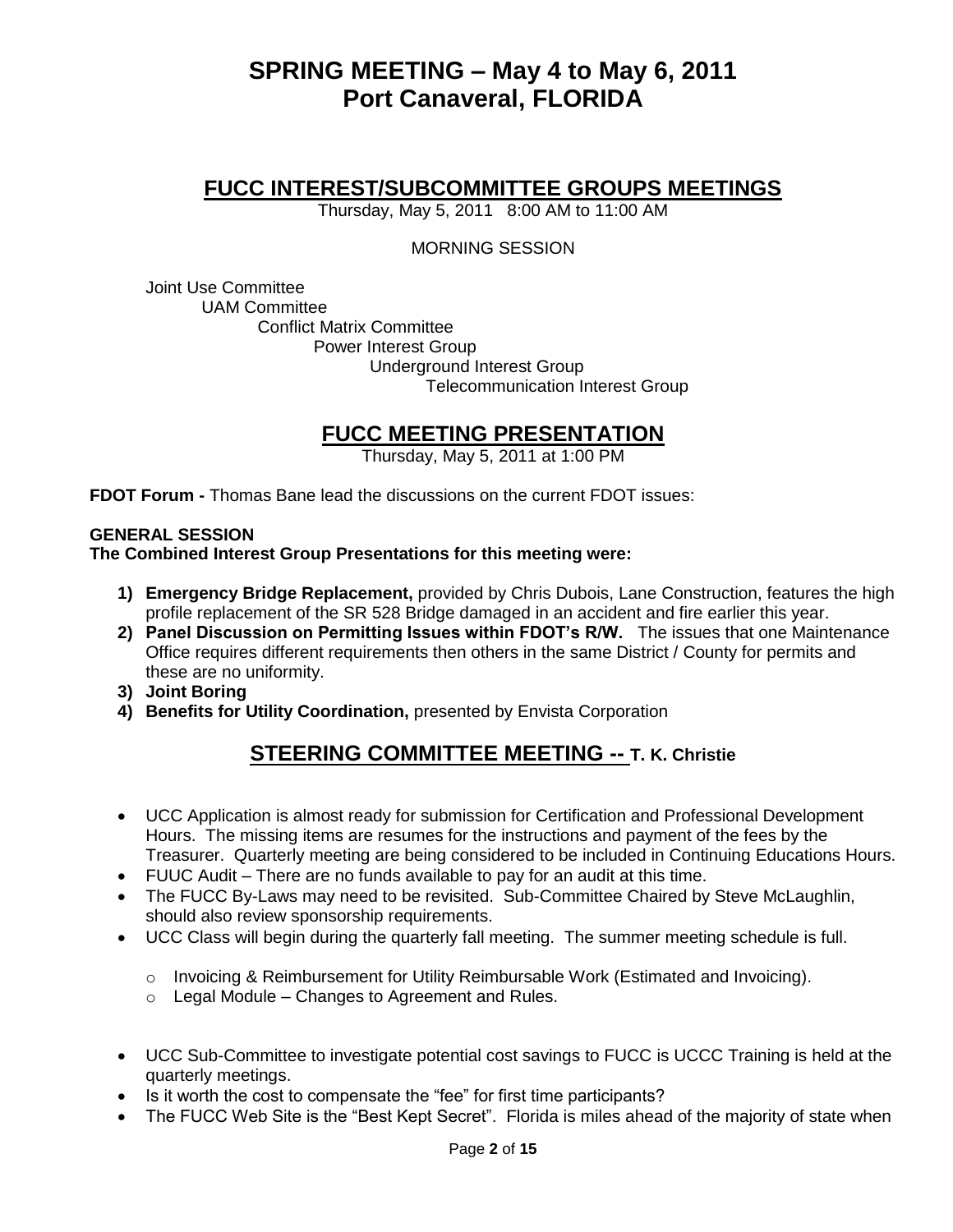it comes to utility coordination and corporation with the Department and other road build agencies.

 The UAM Sub-Committee is requesting a sub-committee to review the Maintenance of Traffic (MOT) and FDOT's Standard Index as they impact operations of Utility Agencies.

Meeting adjourned at 6:30pm

### **FUCC BUSINESS MEETING**

Friday, November 5, 2010

**Chairman Juan Lopez called the meeting to order at 8:00 A.M on Friday, November 5, 2010**. The Chairman welcomed everyone and gave his opening remarks. The Chairman introduced Jerrold Whitt, who gave the Invocation followed by the Tribute to the Flag. The Chairman introduced the officers, T.K. Christie, Vice Chairman, Joseph E. Sanchez (who could not attend), Secretary, Vinnie Lavallette, Treasurer and Tom Duggar, Historian (who could not attend). The Chairman introduced T.K. Christie for the reading of the minutes.

**SECRETARY'S REPORT – T.K. Christie** reported that the minutes from the Winter Meeting in Ocala, Florida are currently posted on the FUCC web site. T.K. Christie read the minutes and a motion was made and seconded by the group to approve the minutes as posted and to waive the reading of the Secretary's Minutes. They were approved as written. The group was reminded to submit their subcommittee reports to the Secretary at **[joseph.e.sanchez@sug.com](mailto:joseph.e.sanchez@sug.com)** as soon as possible and to write them in layman's terms so that they can be more understandable to others that may not be as familiar with the terminology used by their committees. The group was reminded of the E-mail Group for FUCC. To become a member of the group you should send an E-Mail to [FUCC@callsunshine.com.](mailto:FUCC@callsunshine.com) In the subject line, type the word: subscribe, you will automatically be added to the group and will be receiving all future electronic mail outs. The FUCC web site is up and running at the old address: http:www.fucc.org.

### **Historian Report**

Tom Dugger has not been able to attend the past several meetings and this position may need to be filling with a new Historian. These are big shoes to fill and this position is not to be taken lightly.

### **Treasurers Report**

It is very important to the FUCC that everyone resister via ACTEVA. Search word is "FUCC." When you reach the site, there will be fours selections. If you have prepaid, please use the appropriate selection, there is No Charge, only the registration. With this electronic registrations, the Committee can plan for the meals and breaks at each meeting. Vinnie also suggested that anyone having trouble with the web site can simply send her a check for registration.

For additional consideration: The meeting fees were increased to cover the additional cost incurred by using Active and Credit Card registrations. These fees were raised and the cost is passed onto the FUCC. If you pay by "check" the FUCC gets all of the money you pay, without processing fees. Please Consider advance registration and payments.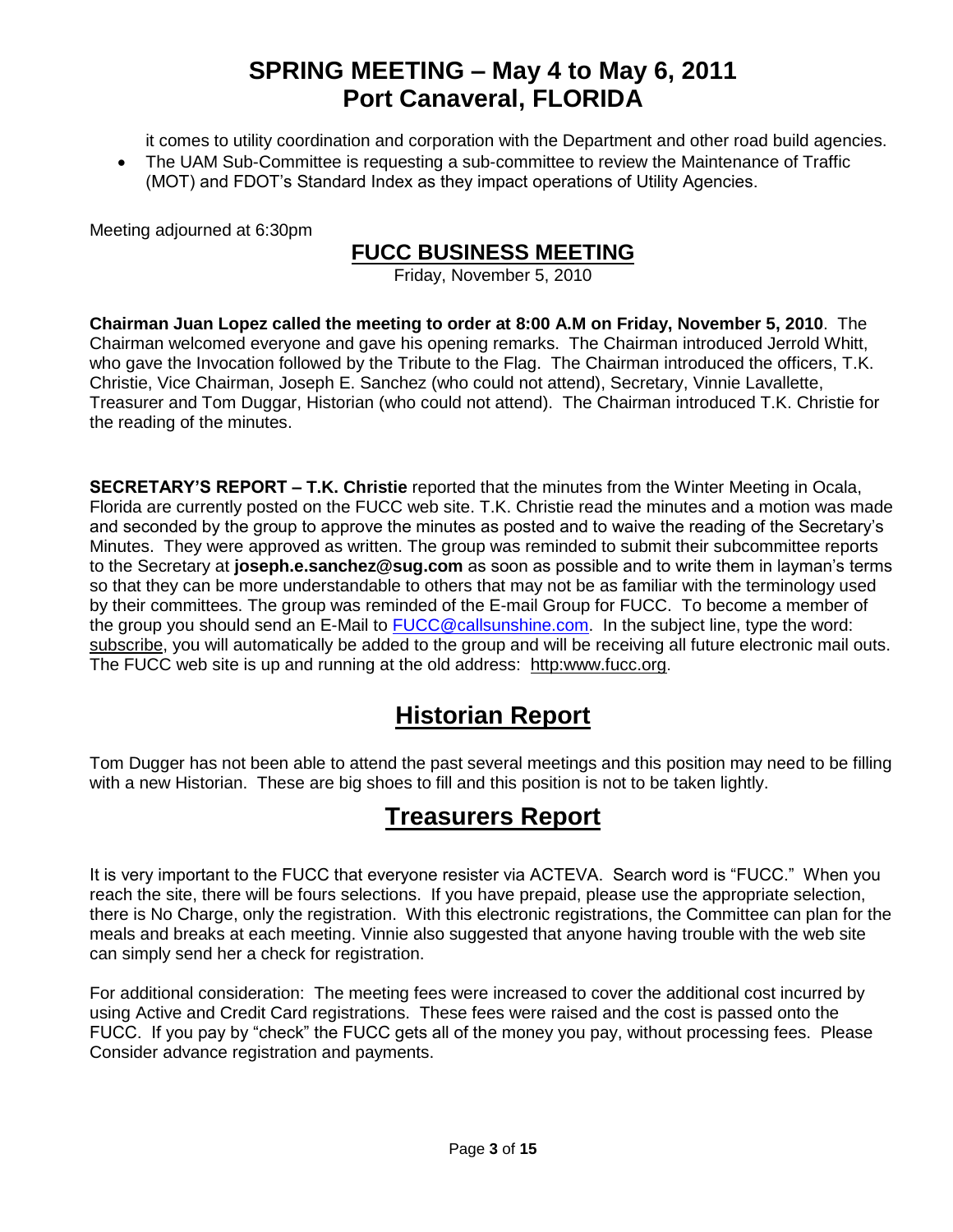| <b>Beginning Balance as of 3/31/11</b><br>Deposits made since 3/31/11 |                |                      |          |                     |        |          | \$<br>\$     | 3,891.91<br>0.00 |
|-----------------------------------------------------------------------|----------------|----------------------|----------|---------------------|--------|----------|--------------|------------------|
|                                                                       |                |                      |          |                     |        |          |              |                  |
| <b>Income</b>                                                         |                |                      |          |                     |        |          |              |                  |
| Pre-Registration By Credit Card (@ \$75<br>each)                      |                |                      |          |                     |        |          |              |                  |
|                                                                       | 74             | \$                   | 5,550.00 |                     |        |          |              |                  |
| On-Site Registration (@ \$85<br>each)                                 |                |                      |          |                     |        |          |              |                  |
|                                                                       |                |                      |          | 10                  | \$     | 850.00   |              |                  |
| Workshop Only (@ \$40 each)                                           |                |                      |          | 1<br>$\overline{4}$ | \$     | 40.00    |              |                  |
| Spouse Meals (@ \$20 each)                                            |                |                      |          | \$                  | 80.00  |          |              |                  |
| Comps (@ \$0 each)                                                    |                |                      |          | $\mathbf 0$         | \$     | 0.00     |              |                  |
| <b>Total Attendance</b>                                               |                |                      |          | 85                  |        |          |              |                  |
|                                                                       |                |                      |          |                     |        |          |              |                  |
| Booth Rental (@ \$250 each)                                           |                |                      |          |                     |        |          |              |                  |
|                                                                       | Wantman        |                      |          |                     |        |          |              |                  |
|                                                                       | Mueller Canada |                      |          | $4 = $1,000.00$     |        |          |              |                  |
|                                                                       | Badger         |                      |          |                     |        |          |              |                  |
| Underground Imaging Tech.                                             |                |                      |          |                     |        |          |              |                  |
| Sponsorship Monies:                                                   |                |                      |          |                     |        |          |              |                  |
|                                                                       |                | MacDriller (advance) |          |                     | \$     | 250.00   |              |                  |
|                                                                       |                |                      |          |                     | \$     | 0.00     |              |                  |
|                                                                       |                |                      |          |                     | \$     | 0.00     |              |                  |
|                                                                       |                |                      |          |                     |        | 250.00   | $\mathbb{S}$ | 7,770.00         |
|                                                                       |                |                      |          |                     |        |          |              |                  |
| <b>Expenses</b>                                                       |                |                      |          |                     |        |          |              |                  |
| Acteva Fees (@ \$4.20 each)                                           |                |                      |          | 75                  | \$     | 315.00   |              |                  |
| Credit Card Fees (@ \$1.88 each)                                      |                |                      | 75       | \$                  | 141.00 |          |              |                  |
| <b>Hotel Fee</b>                                                      |                |                      |          |                     | \$     | 3,505.35 |              |                  |
| Door                                                                  |                |                      |          |                     |        |          |              |                  |
| Prizes                                                                |                |                      |          |                     | \$     | 0.00     |              |                  |
| <b>Bank Fees</b>                                                      |                |                      |          |                     | \$     | 5.00     |              |                  |
| Meet and Greet                                                        |                |                      |          |                     | \$     | 625.30   |              |                  |
| Gratuity                                                              |                |                      |          |                     | \$     | 40.00    |              |                  |
| Meeting Booklet Ad Fees (partial payment)<br>\$<br>400.00             |                |                      |          |                     |        |          |              |                  |
| \$<br><b>Meeting Planner Fee</b>                                      |                |                      |          |                     |        | 2,100.00 |              |                  |
|                                                                       |                |                      |          |                     |        |          | \$           | 7,131.65         |
|                                                                       |                |                      |          |                     |        |          |              |                  |
| <b>Ending Balance</b>                                                 |                |                      |          |                     |        |          | \$           | 4,530.26         |

## **Sunshine One Call Report**

- On May 12<sup>th</sup> -A Safety Seminar will be held in Hollywood, FL.
- On May 25<sup>th</sup> -A safety Seminar will be held at the Hilton Hotel, in Ocala, FL.
- The "Locate Rodeo" entrance deadline is 6/23, for the Rodeo to be held in Georgia.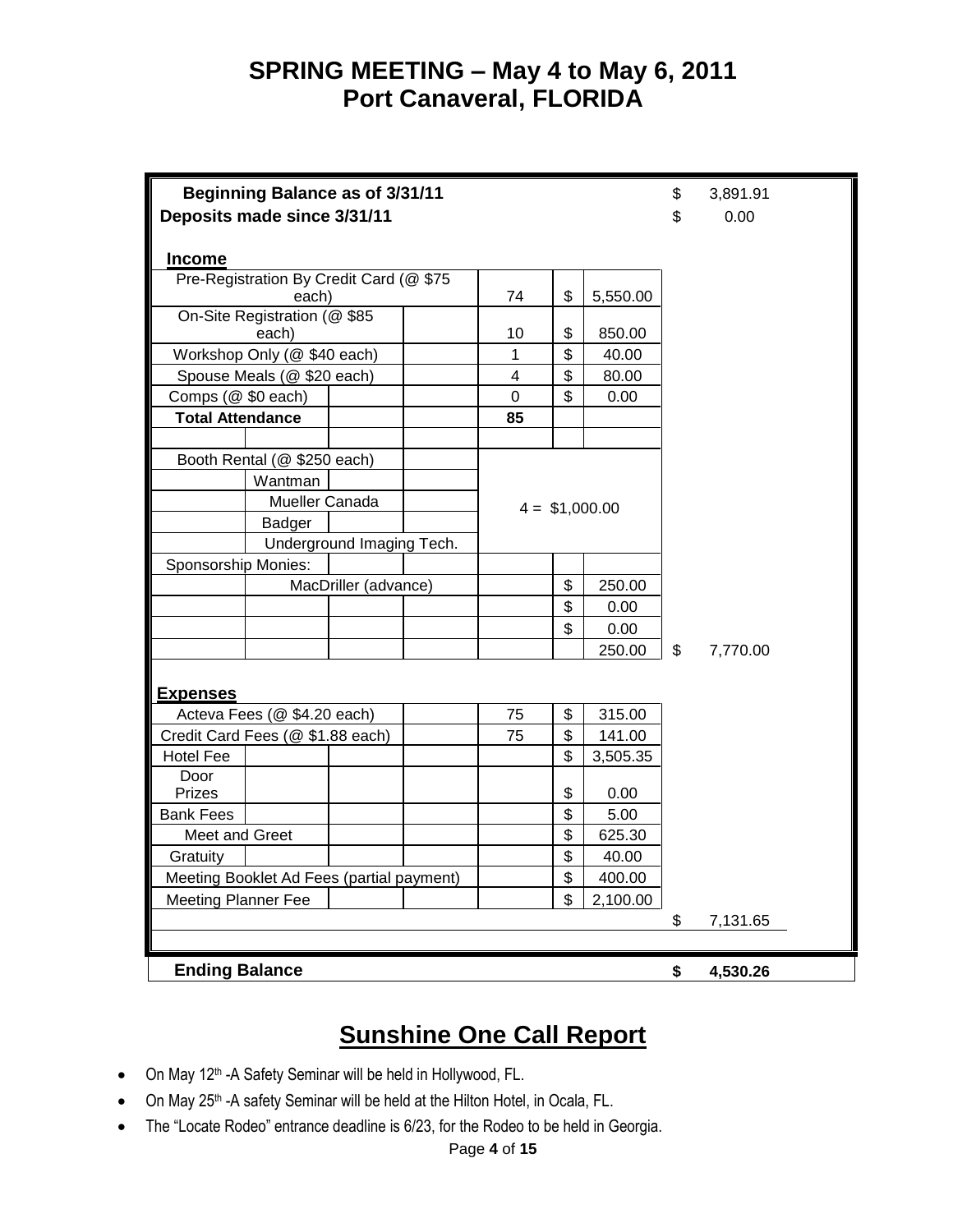- The Annual Meeting of the Board of Directors will be held on May 18<sup>th</sup> and 19<sup>th</sup> in Debary. Followed by the Annual Golf Tournament.
- First time callers in April were 3,000. 600 of these complete the survey on have the call was handled.
- Mark Sweet reported the April call volume was down 12% from a year ago, but only 4% for the year to date. The average answering speed is 25 seconds. 60% of the contact to SSOCOF is via internet
- There are 900 Members and 188 Associate Members.
- All ITS hardware has been updated at the Call Center with mapping referenced included in the update.
- No new Legislative Initiatives were introduced or sponsored this year. Last year a Damage Prevention Law was abs will continue to be reviewed in order to initiate a Damage Prevention Program. The Committee has asked for additional enforcement concepts.
- August, 2011 will be 811 Month for the promotion of Call Before You Dig.

# **FLORIDA DEPARTMENT OF TRANSPORTATION REPORTS**

### **District One –** Walt Chiles reported:

- We continue to have our local meetings where we discuss problems and issues. We also distribute our current Work Program.
- Out District meeting date has yet to be determined and hopefully we will have this information in the near future for distribution to the UAOs.

**District Two** – No Report Given or Submitted

**District Three -** No Report Given or Submitted

**District Four –** Tim Brock reported:

- The District Four now provided the District's Production and Letting Updates in Separate electronic files, broken down by the County.
- The District has provided G.I.S. Work Program information that maps out 5 Year Work Program and their associated limits in the 5 D-4 Counties (Brevard, Palm Beach, Martin, St. Lucie, and Indian River Counties.
- We continue to advance our large Construction Projects on I-595 & I-95. Thank you for the entire corporation and advance coordination. We also have several more projects in the works on SR 710 and the northern District Counties onI-95. They are all Design-Build Projects

**District Five –** The District Utility Liaison Meeting is scheduled for June 1, 1022; to be held at the Maitland Civic Center. This location is a short drive east of I-4, at the intersection of Maitland Blvd. and 17/92. Lunch will be provided for this all day event.

**District Six –** No report given or received.

**District Seven –** David Summers reported:

- The District's Spring Liaison Conference was held on April  $8<sup>th</sup>$ , with approximately 85 in attendance. Subjects discussed were the Five Year Work Program – Update.
- There were presentations from the agency providing security audits on the ports, bus terminals, airports, and other high priority/profile targets.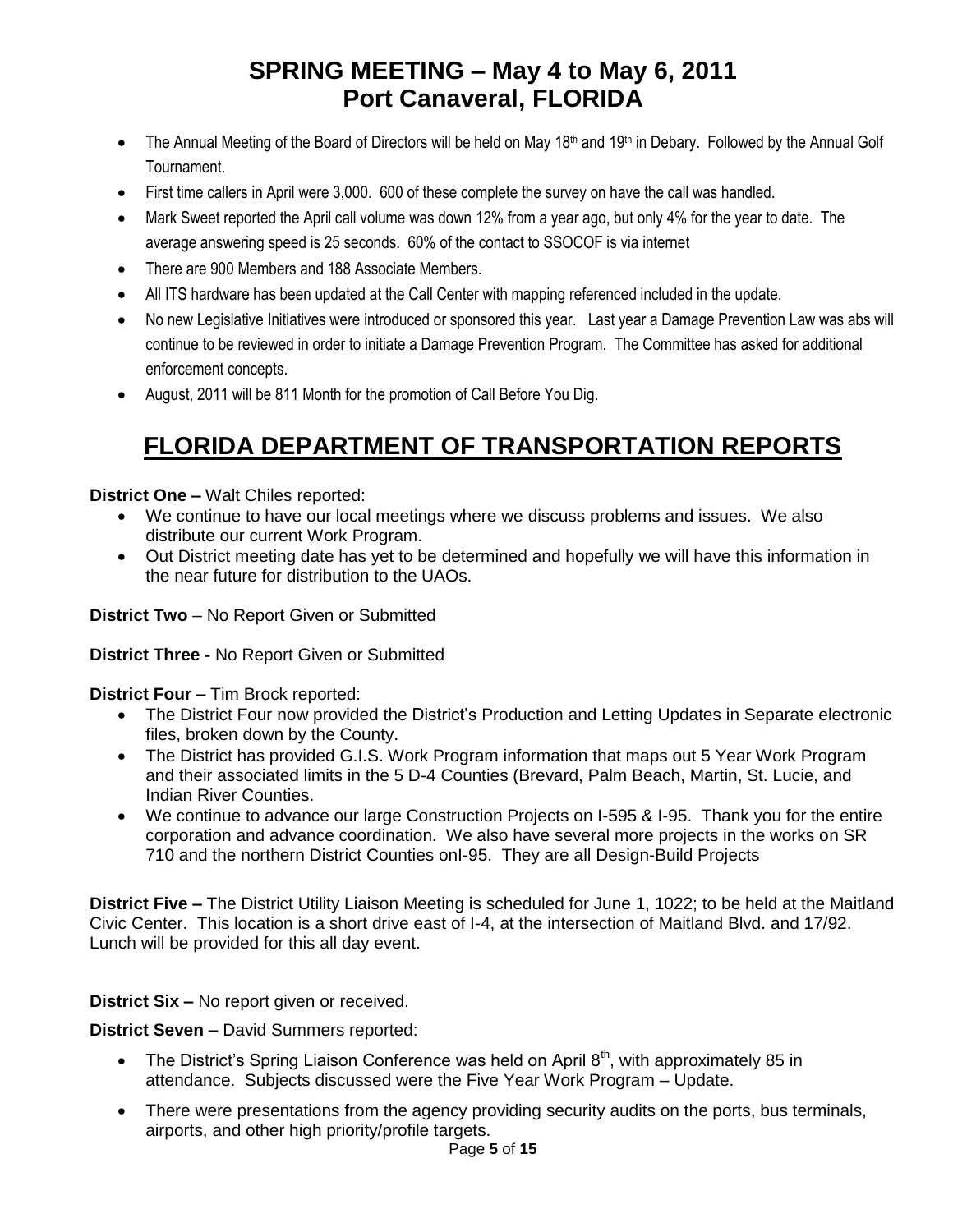- FHP provided information about seat belt use.
- The District will continue to provide design and construction project updates to the UAOs.

### **Turnpike Enterprise District –** Jim Kervin reported:

- Twelve (12) New Projects have been added to the Work Program.
- Traffic Volume has turned to positive counts.

### **FLORIDA'S TURNPIKE ENTERPRISE PROJECT UPDATE**

### **Central Florida Projects**

**FPID 427144-1:** This project calls for the re-surfacing of the Turnpike Mainline, SR91, approx. MP 274 to 275, a distance of 1 mile, in Lake County. Design is underway.

**FPID 406146-1:** This project will widen the Turnpike mainline from 4 to 8 lanes from Beulah Road to SR 50, approximately 4 miles, in Orange County. Construction began early 2009. Anticipated construction completion is in 2012.

**FPID 406148-1:** This project will widen the Turnpike mainline from 4 to 8 lanes from I-4 to Gotha Road in Orange County for approximately 4 miles. Construction is complete.

**FPID 406148-3:** This project will widen the Turnpike mainline from 4 to 8 lanes from Gotha Road to Beulah Road in Orange County. Construction is underway. Anticipated construction completion is Spring 2011.

**FPID 423202-1&3/423203-1&3:** This project includes resurfacing of the SR 417 (Southern Connector) and Design Criteria Upgrades from MP 0.000 to MP 4.761 in Orange and Osceola Counties. Design is complete. Construction is underway.

**FPID 419326-1:** This project is part of the Turnpike's continuing Canal Protection Program consisting of installation of roadside barriers in areas of water hazards in Osceola County. Design is underway. It is anticipated to let in July 2011.

**FPID 423198-1:** Resurface Turnpike Mainline in Lake County from MP 281.8 to 297.8, *southbound* only and safety upgrades. Design is underway.

**FPID 423375-1:** Widen the Turnpike Mainline from SR 50 in Orange County to I-75 in Sumter County, MP 272 to MP 309. Widen the Mainline from 4 to 6 and 8 lanes. PD&E underway.

**FPID 406144-4:** This project includes the upgrade of the Florida Turnpike at the Lake Worth Road Interchange in Palm Beach County. Construction is underway. Anticipated construction completion is Summer 2011.

**FPID 406095-8:** This project is the resurfacing of the Turnpike Mainline from Miramar Parkway to Griffin Road in Broward County. Construction is underway.

**FPID 406094-4:** This project will widen the *northbound* lanes of the Turnpike Mainline from 3 to 4 lanes from Peters Rd. to Sunrise Blvd. in Broward County. Construction is underway.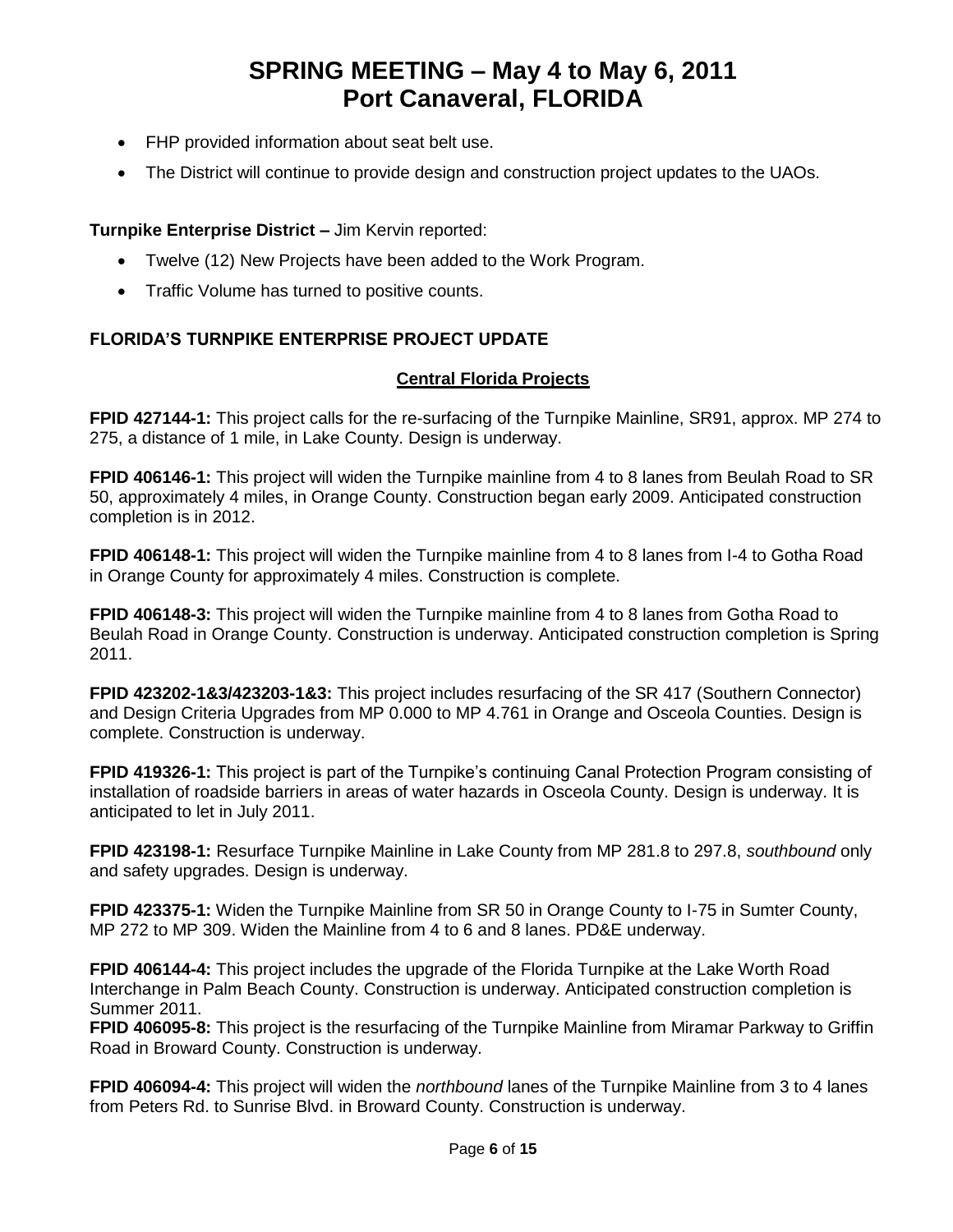**FPID 406097-4**: This project will widen the *northbound* lanes of the Turnpike Mainline from 3 to 4 lanes from Sunrise Blvd. to Atlantic Blvd. in Broward County. Construction is underway.

**FPID 423204-1:** The project includes resurfacing of the Turnpike's Miami-Dade Spur from MP 0.4 to 3.3. Design is complete. The project let was February 2011.

**FPID 406150-5:** Resurface the Turnpike Mainline from Atlantic Blvd. to Sawgrass Expressway in Broward County, Approximately 8.15 miles, and safety improvements. Design is underway.

**FPID 415487-1:** HEFT Signalization improvements at SW 211th Street (East). Final Design Plans update is underway. The project is anticipated to let in October 2011.

**FPID 426155-1:** Resurface and improvements HEFT from MP 14.4 to 23.5 in Miami-Dade County, and goes with FPID's 427700-1 and 427701-1. The plans are in the final design phase.

**FPID 417544-1:** South Florida AET Conversions on HEFT Phase 1, from US 1 to SW 120th Street. Convert toll plazas to all electronic. Design/Build projects. Construction underway.

**FPID 406096-4:** South Florida AET Conversions on HEFT Phase 2, from SW 120th Street to SR 836. Convert toll plazas to all electronic. Design/Build project. Construction underway.

**FPID 417547-1:** South Florida AET Conversions on HEFT Phase 3, from SR 836 to Miramar. Convert toll plazas to all electronic. Design/Build project. Construction underway.

**FPID 415462-2:** South Florida AET Conversions on Turnpike Mainline Phase 4, from Golden Glades to I-595. Design is underway.

**FPID 423371-1:** Widen HEFT from SR 836 to NW 57th Ave. in Miami-Dade and Broward Counties from 6 to 8 and 10 lanes. PD&E is underway.

**FPID 416537-1+2:** Widen Polk Parkway and add a new interchange at Pace Road in Polk County. Design/Build project. Construction is underway.

**FPID 423199-1:** Resurface Polk Parkway from MP 8.0 to 21.0 in Polk County and safety improvements. Design is underway.

**FPID 258958-1:** New interchange on Suncoast Parkway at Ridge Road. Design is currently on-hold. **FPID 424792-1:** Resurface Suncoast Parkway in Pasco County, approximately 19.8 miles and safety improvements. Design is underway.

**FPID 406151-1:** Widen Veterans Expressway in Hillsborough County from 4 to 8 lanes from Memorial Highway to Gunn Highway. Design is currently on-hold.

### **Mainline Service Plaza Projects**

**FPID 422418:** Upgrade service plazas on Turnpike Mainline, 8 locations. Design/Build project. Construction is underway. The project will construct new gas station/convenience stores at the plazas as well as new restaurants at several locations and upgrades at others.

**FDOT Central Office –** Tom Bane reported: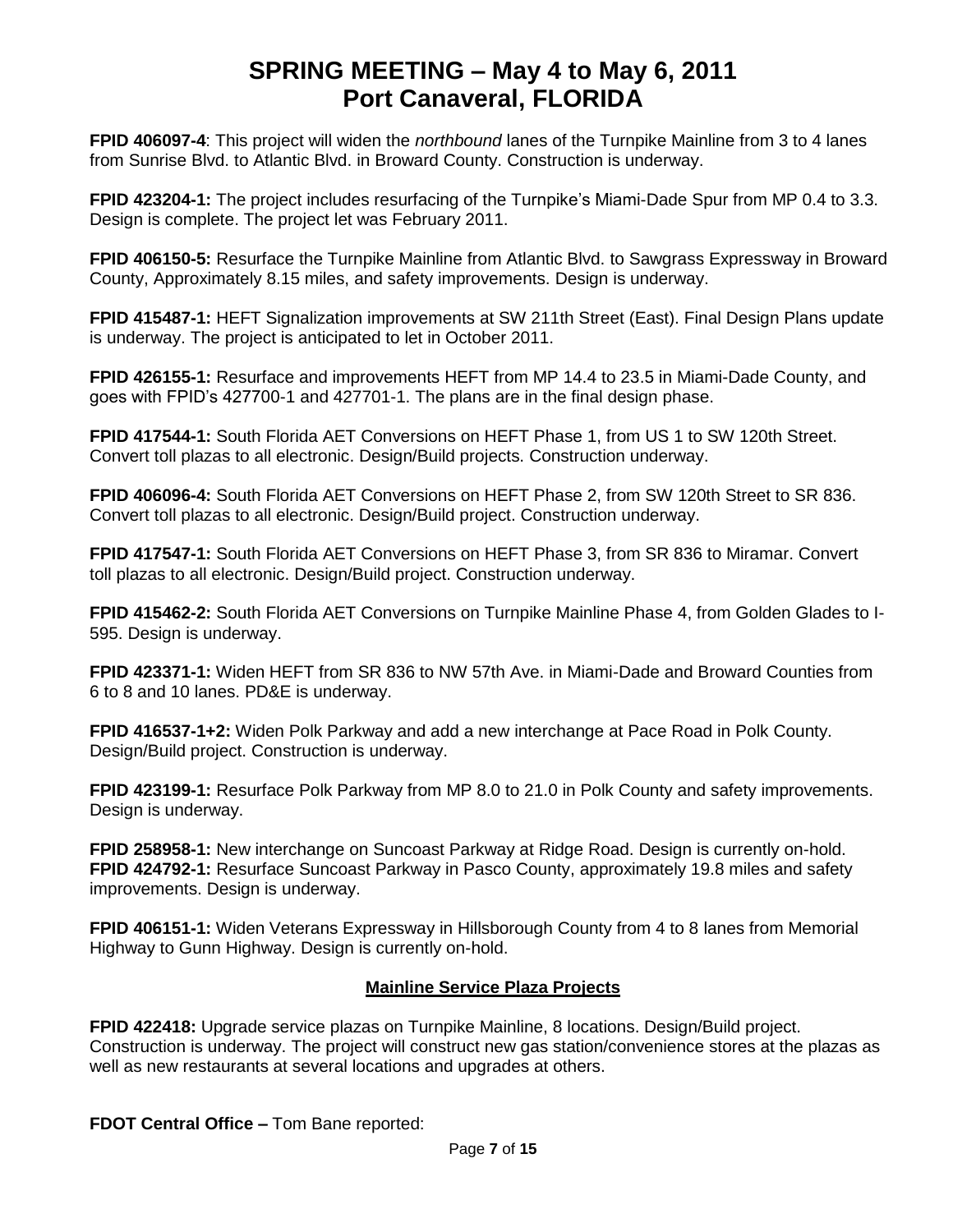- Ananth Prasad is the New Secretary of Transportation for the State of Florida.
- The Central Office is revising the Design-Build and Construction manuals to reflect of determinations of compensations to the UAOs to be a legal opinion that must be reviewed by the Department's Legal Staff.

# **FUCC INTEREST GROUP Committee Reports**

### **Power Interest Group – Adam Padgett**

9:55 a.m.

#### **FUCC Power Interest Group Meeting Minutes Spring 2011 5/5/11**

### **Name Company/Organization Email**

Aaron moon KCI Technologies aaron.moon@kci.com Adam Padgett Tampa Electric Company ajpadgett@tecoenergy.com Arlene Brown Tampa Electric Company albrown@tecoenergy.com Art Gilmore Progress Energy arthur.gilmore@pgnmail.com Barbara Wright PB Americas, Inc. wrightba@pbworld.com Chad Swails Gulf Power ceswails@southernco.com Charlie Fung Florida Power & Light charlie.fung@fpl.com Dale Cook FDOT Central Office dale.cook@dot.state.fl.us David Kuhlman FPL david.f.kuhlman@fpl.com Eric Saxton Clay Electric Cooperative esaxon@clayelectric.com Erik Brueningsen Wantman Group erik.brueningsen@wantmangroup.com Gary Butler City of Lakeland Electric garyfbutler@lakelandelectric.com George Beck Florida Power & Light george.beck@fpl.com Jerrold Whitt FDOT D-1 Utilities jerrold.whitt@dot.state.fl.us Michelle Hernandez Florida Power & Light michelle.hernandez@fpl.com Mike Hall KCI Technologies mike.hall@kci.com Rob Helfer Florida Power & Light robert.helfer@fpl.com Staci Nester FDOT D‐5 Utilities staci.nester@dot.state.fl.us Wally Sealey Gainesville Regional Utilities [sealeycw@gru.com](mailto:sealeycw@gru.com)

### **Agenda**

- i) Mission Statement
- ii) Educational Seminars
- iii) Old Business
	- 337.403 Re-write
	- OSHA Clearance Rule
	- **Developer Driven Projects,**
	- **Rail Projects**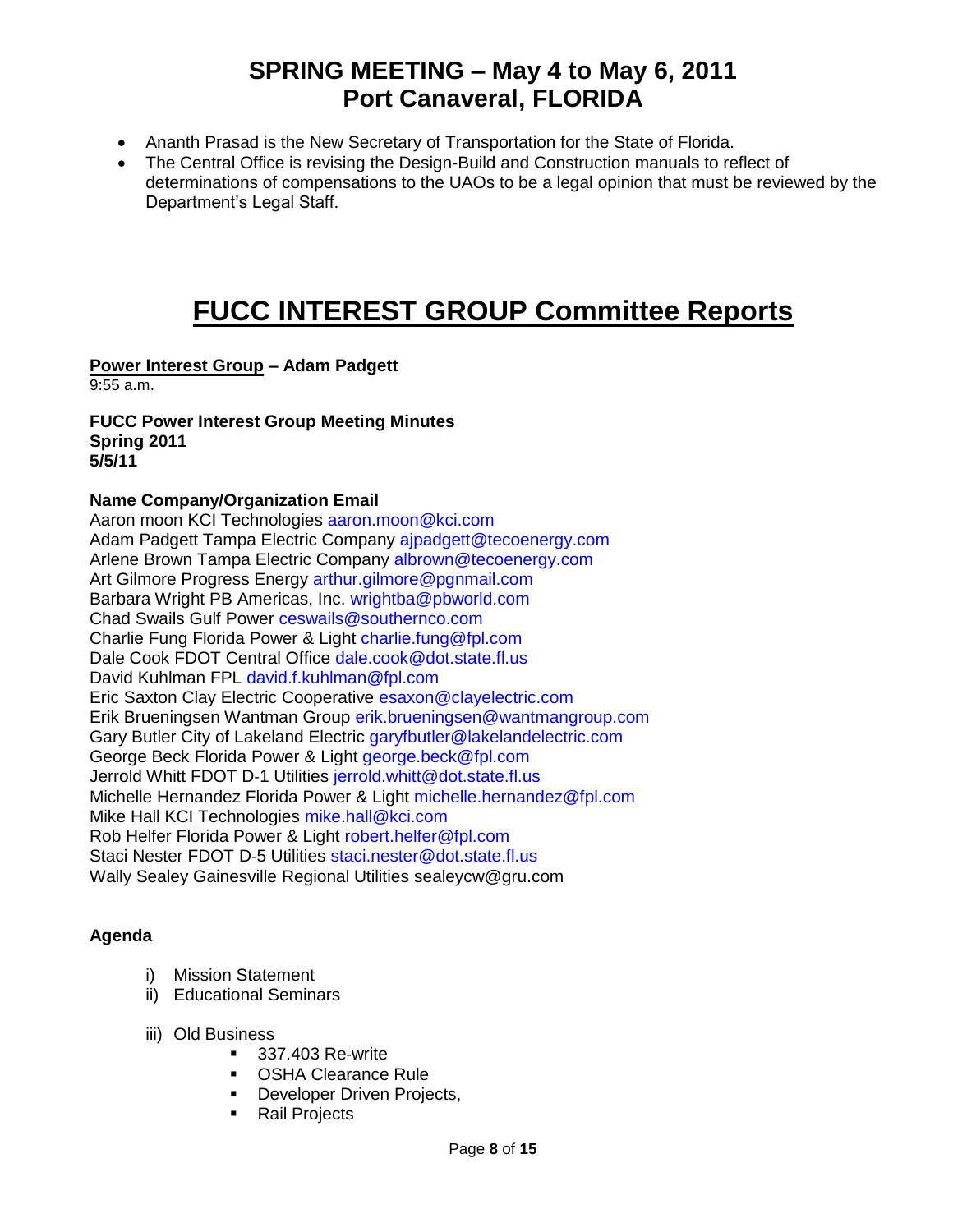- iv) New Business
	- Traffic Pacing
- v) Round Table
- vi)
- o **Begin Meeting**
	- Self-Introductions
	- Proposed Mission Statement:

"To provide an open forum in which to discuss issues, ideas, and implications of electric facilities in public ROW including governing criteria, relationships with governing agencies, interaction and coordination with non‐electric utilities, and real property interests."

No objections or recommendation on the proposed mission statement.

o Education Seminar Presentation Power Industry Initiatives Smart Grid Electric Vehicles LED Lighting Solar

### o **Old Business:**

- OSHA Clearance Requirements
	- **David Kulman (FPL)** 
		- $\cdot$  What have been the experiences since the rule has been implemented?
		- Educational experience.
		- ❖ Various interpretations including OSHA. Trigger distances the minimum.
	- **David K. (FPL)**

 Communication to industry about how to identify voltage without contacting the power company?

- Chad Swails (Gulf)
	- $\div$  Conflicting design and district policies not using the information 3R projects waste of effort.
- **Arlene Brown (TEC)** 
	- $\div$  Marking all plans with voltage.
	- ❖ OSHA does not require written verification of voltage.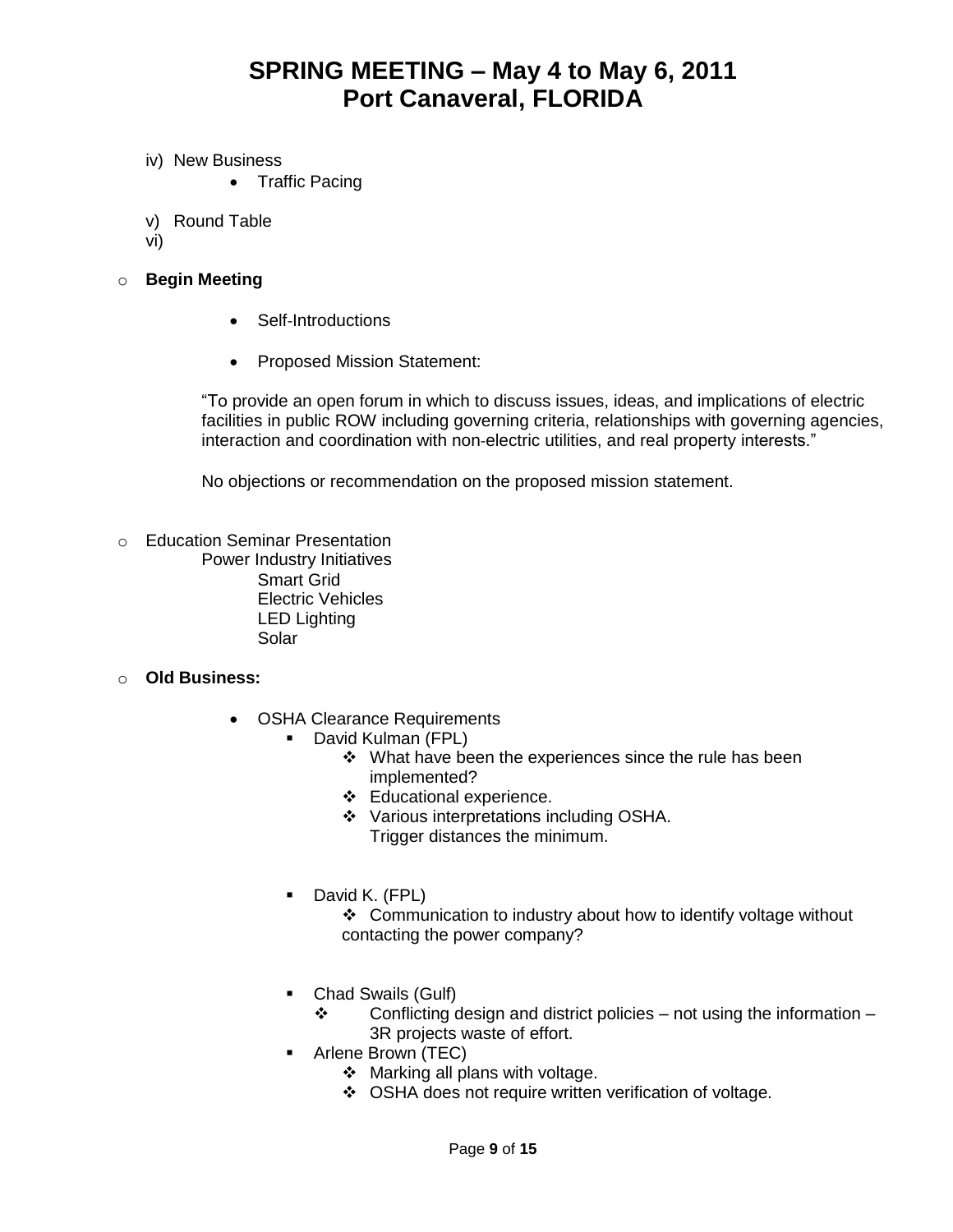- **Gary Butler (Lakeland)** 
	- $\cdot \cdot$  If there is an incident where a power company was not contacted there will most likely be repercussions.
- Developer Driven Projects
	- **Growth Management** 
		- Utilities have experienced impacts from developer driven road projects.
		- New State growth management laws will most likely affect relocations.
			- $\triangleright$  Will be important to monitor implications and/or impacts.
- 337.403 Rework 30‐day relocation
	- **FCG** initiative
		- $\div$  HB 1363, SB 1180
	- Authority" vs. "Department"
	- **Facilities used by agency only:** 
		- $\div$  Traffic signals
		- Street lights
			- > Utilities' capital investment.
			- $\triangleright$  Reimburse for relocation as per tariff.
	- Workshop for situations when utility was there first reimbursement.
	- Cities and counties have had most concerns, FDOT has been more agreeable.
- Rail Projects
	- **Most projects have been killed or halted.**
	- Both local and state.

#### o **New Business**

- Traffic Pacing Plans
	- Has anyone had success with creating traffic pacing plans in house to avoid cost?
		- $\div$  No utility has a qualified person to develop these plans.
		- ❖ FHP usually does not follow the plan
			- $\triangleright$  Not as many troopers as plan calls for
		- Why spend the money on a plan that will not be followed?
		- Need to meet with Maintenance and Design Offices to re-address and possibly
		- re‐work the requirements and process.
			- $\triangleright$  Need to include FHP
- o Wally Sealey (Gainesville)
	- Cable injection to rehab failed cable
		- Anyone using this?
			- Gulf Power
			- Gainesville Regional
			- FP&L
			- ❖ Progress Energy
		- $\bullet$  Usually  $\frac{1}{2}$  the cost of replacement, direct bury only
		- Possible presentation topic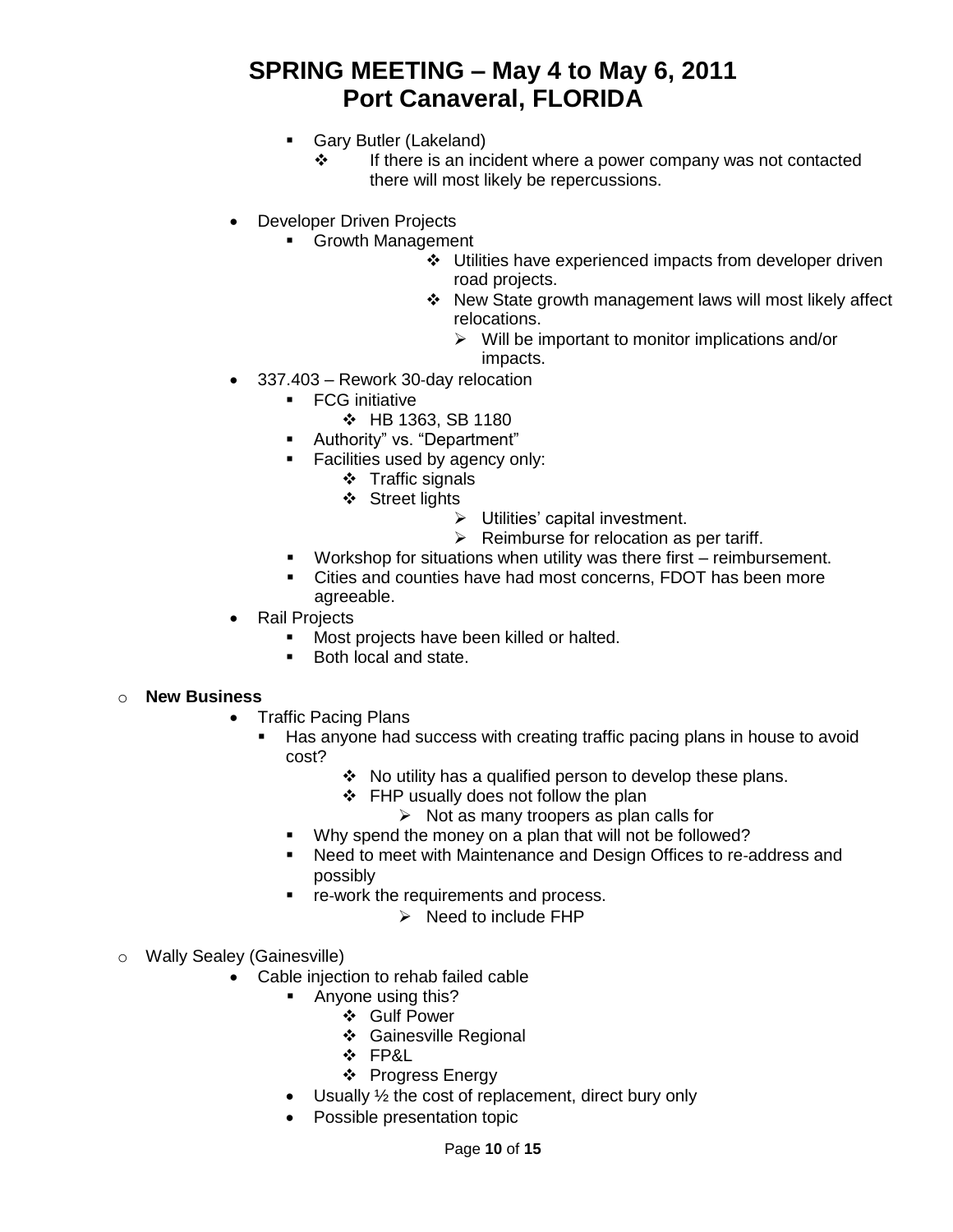#### **Telecommunications Interest Group – Greg Schmidt**

Meeting opened at 9:

#### **Telecommunications Interest Group subcommittee meeting minutes for 5 May 2011**

Attendance was 19 and fall out as follows: 13-Telecom; 4-Consultanting Firms; 1-CSX; 1-FDOT.

Items of Discussion:

#### **Old Business-**

Briefly covered minutes of the Winter meeting.

- Had lengthy, in-depth discussion of the presentation featuring DEP that will be scheduled for the Summer meeting. Greg Schmidt covered the discussions he's had since the Winter meeting with various DEP personnel. He's been pointed, finally, to Lucy Blair, Environmental Administrator, whose office is in Tallahassee. Ms. Blair was on vacation at the time of the last phone call. She hasn't made contact with Greg at the time of this meeting.
- Also, Deb Corbin has been in contact with a SWWMD person and Gary Monday has discussed the subject with some of the people within Ash, Inc. who are specialists in the field of filing permits for sensitive areas. He's also spoken with his team about bringing information concerning permits for the Army Corps of Engineers.
- We are looking at a framework for the workshop to be something led by a representative from DEP and possibly someone from the A.C.E. with support by a members of the Ash team.

#### **New Business-**

- T.K. Christie sent an email shortly after the winter meeting requesting that all sub-committees and interest groups develop a Mission Statement. Greg introduced the group to the request and asked for input from the group in the next few weeks so as to complete this as T.K. would like to have this in place by the Summer meeting.
- As a result of the discussion of the upcoming workshop, it was suggested by Tim Brock that everyone ensure that the signatures that are on file for the approval of permits or any other work or documents that may be required.
- General discussion ensued concerning legislation that was passed during the current legislation session that, for all practical purposes, deregulated the telecommunication industry in Fla. Brian Lantz had more information than most on the subject and said that the bill was entitled, he thought, the Telecom Deregulation Bill. If signed by the governor, it will take effect on July 1, 2011. Also discussed was a bill addressing the distance an LP fuel tank can be from a cell tower.
- Jim Lormann said that he is working on a case for CenturyLink pertaining to the City of Cape Coral buying property that contains utility easements and demanding that utilities occupying the easements relocate those facilities w/o compensation. At present, the City has paid for some relocation but has recently begun to push back. Jim said that if the City was to prevail, it could have significant ramifications for utilities across the State such as cities and counties absorbing platted U.E.s for their purposes and causing utilities to relocate unnecessarily.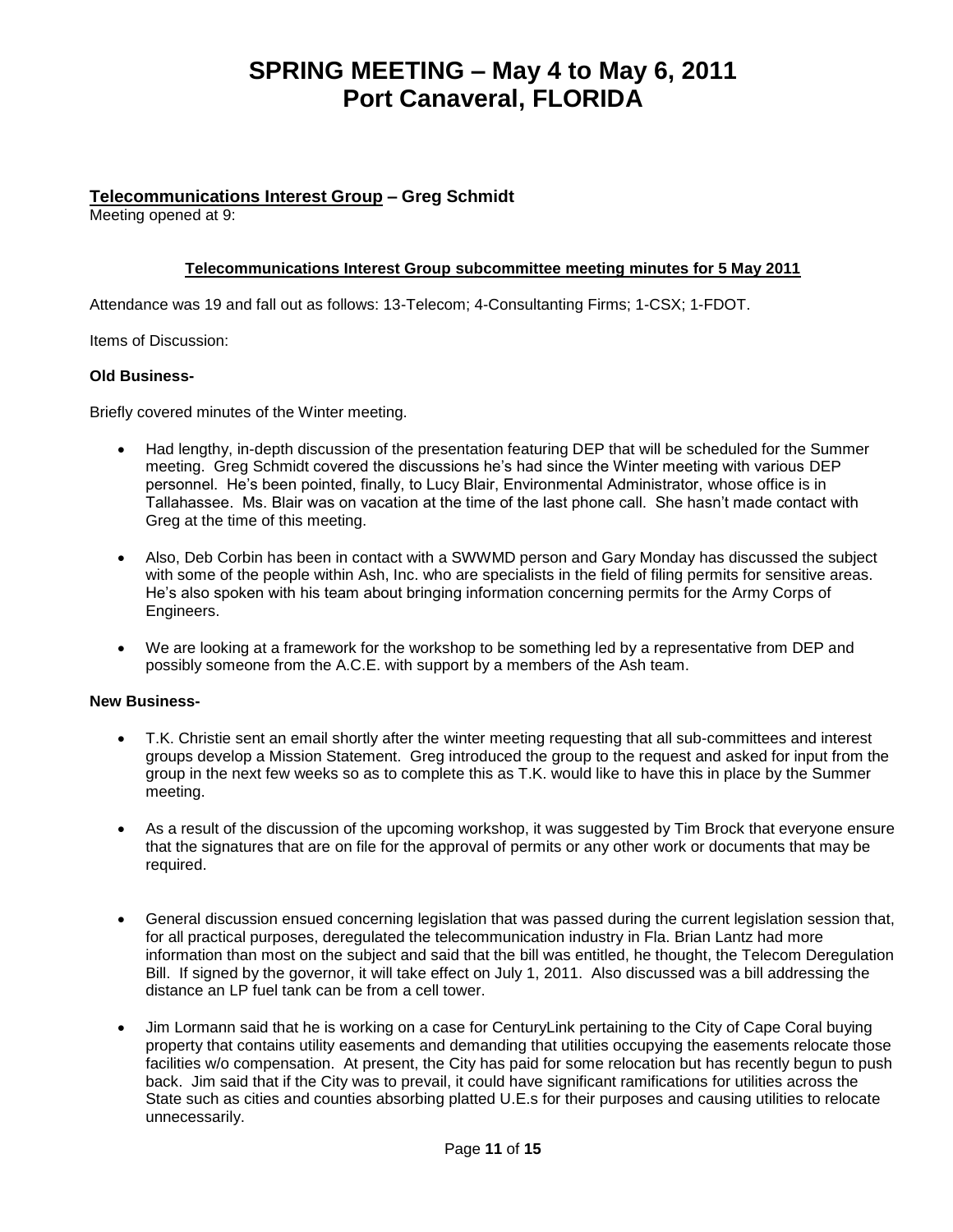- Bob Lowen suggested that the group begin to consider names to nominate to chair this committee for the 2011-2012 year.
- Tim Brock introduced the group to E-Verify, a program that Gov. Scott has required state agencies used in order to ensure that taxpayers' money is going to people that are lawfully working in the state and, where at all possible, state residents.
- Brian Lantz mentioned that everyone give serious consideration to using the GIS program that the folks at FDOT are working on.

### **Underground Interest Group – Marcel Diaz**

Meeting started at: No Report is available at the date of posting

## **FUCC SUBCOMMITTEE REPORTS**

#### **Utility Accommodation Manual (UAM) Sub-committee – Bryan Lantz - 20 In attendance**

- FDOT has made its Training Modules #1, #2, and #3 on the 2010 Utility Accommodations Manual available On-Line for anyone to take and review.
- There is a request for a new Task Team to review the FDOT's Maintenance of Traffic (MOT) and Lane Closure requirements.

### **Joint Use/FJUNS (Florida Joint Use Notification System) Subcommittee – Nichole Bates**

- There were 16 members on the room Four attended via teleconference.
- The committee reviewed the Florida Priority Code List
- There was an "update" from NJUND, pole attachment rewrite will go live August1st. They are also structuring their program to help everyone comply with the notifications rules of the recent FUCC order. 2012 Pole transfer will be upgraded
- The group worked on their "Mission Statement" and should be able to vote it in at the Marco Meeting.
- Discussed agenda items for the next sub-committee meeting.
- Need volunteers for the Committee Chair for next year.

Nicole Bates, Tampa Electric 813.275.3072

### **Design / Build Sub-Committee – Vinnie Lavallette Chairperson**

- As of May 1, 2011, there are new requirements for compensation of reimbursement which are a Legal determination. The compensation rights will be made by the FDOT's Legal Office.
- Potential Reimbursement costs will then be provided in the RFP to the shortlisted firms.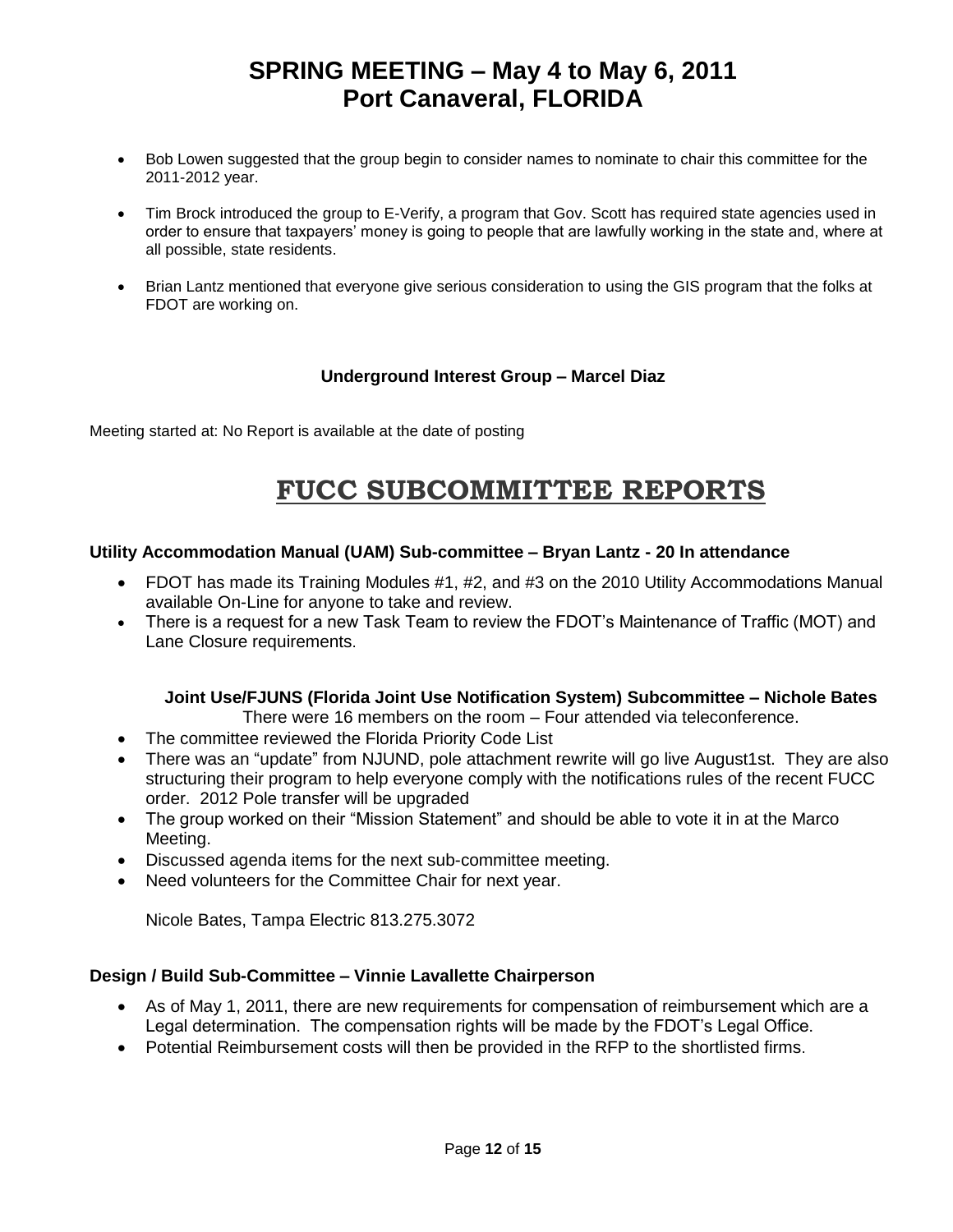### **Permitting Sub-Committee – Ron Popp filled in for Henry Bowlin (**15 in Attendance)

- Ron Popp opened the new rules meeting by explaining that the rewrite of the UAM is complete and published for all to refer to including the pertaining to the FDOT's Permitting process.
- Ron Popp questioned Section 3.1 UAM verbiage relating to permits no necessary in a FDOT roadway project that has signed Utility Work Scheduled (UWS) on file. {This is double work}
- Comments were made that there are plenty of permitting inconsistencies within the MUCTD (FDOT) State departments on the approval and requirement rules and this must be standardized by FDOT and Maintenance documents.
- Bryan Lantz discussed the new training modules that have been distributed by FDOT's Central Office with referenced to the new UAM rules, especially permitted (Training MOD #3).
- Standardization of State FDOT Permitting needs to be accomplished at the Maintenance Office level.
- Discussions were held on the "As-Built" information required on permits, after construction.
- Discussion was held on Joint Bore and "As-Built." How a deep a bore is located by others, after the job is completed.
- Discussion was held about building a State (FDOT) data base for all utility placements in the Field. Tom Bane would love this but added, before this could be done, rules and accuracy of locating would have to be spelled out. Tom Bane likes the idea of a "GIS Data Base for utilities" and encouraged a trail project to take place or a committed to be assigned to study the requirements.
- A discussion was held on Right-of-Way rights and Easements Rights of Utilities.
- Question "*How can we set up or align the FDOT to handle R/W questions on a Daily Basis?"*
- A discussion was held on the Legal issues of a utility being asked to relocate from an Easement right, within the FDOT's R/W?

The Meeting notes were submitted by Ron Popp and Gary Monday.

### **Railroad Subcommittee – Bill Braman, III – CSX**

- There were seven in attendance with lively discussions of the requirement for an aerial crossing of the railway R/W.
- Discussion on electronic permitting which is supposed to be rolled-out in the third quarter of 2011.
- The benefits of executing a "Master Agreement" with the railroad.

### **E-Business – John Murphy**

The FUCC website is continually updated.

### **Conflict Matrix**

Nothing to report at this time.

#### **UCC – Dennis LaBelle**

- o Module #1 Pilot Training in August.
- o Legal module to be Revised regulations & agreements

#### **Steering Committee – T. K. Christie**

- UCC Application is almost ready for submission for Certification and Professional Development Hours. The missing items are resumes for the instructions and payment of the fees by the Treasurer. Quarterly meeting are being considered to be included in Continuing Educations Hours.
- FUUC Audit There are no funds available to pay for an audit at this time.
- The FUCC By-Laws may need to be revisited. Sub-Committee Chaired by Steve McLaughlin, should also review sponsorship requirements.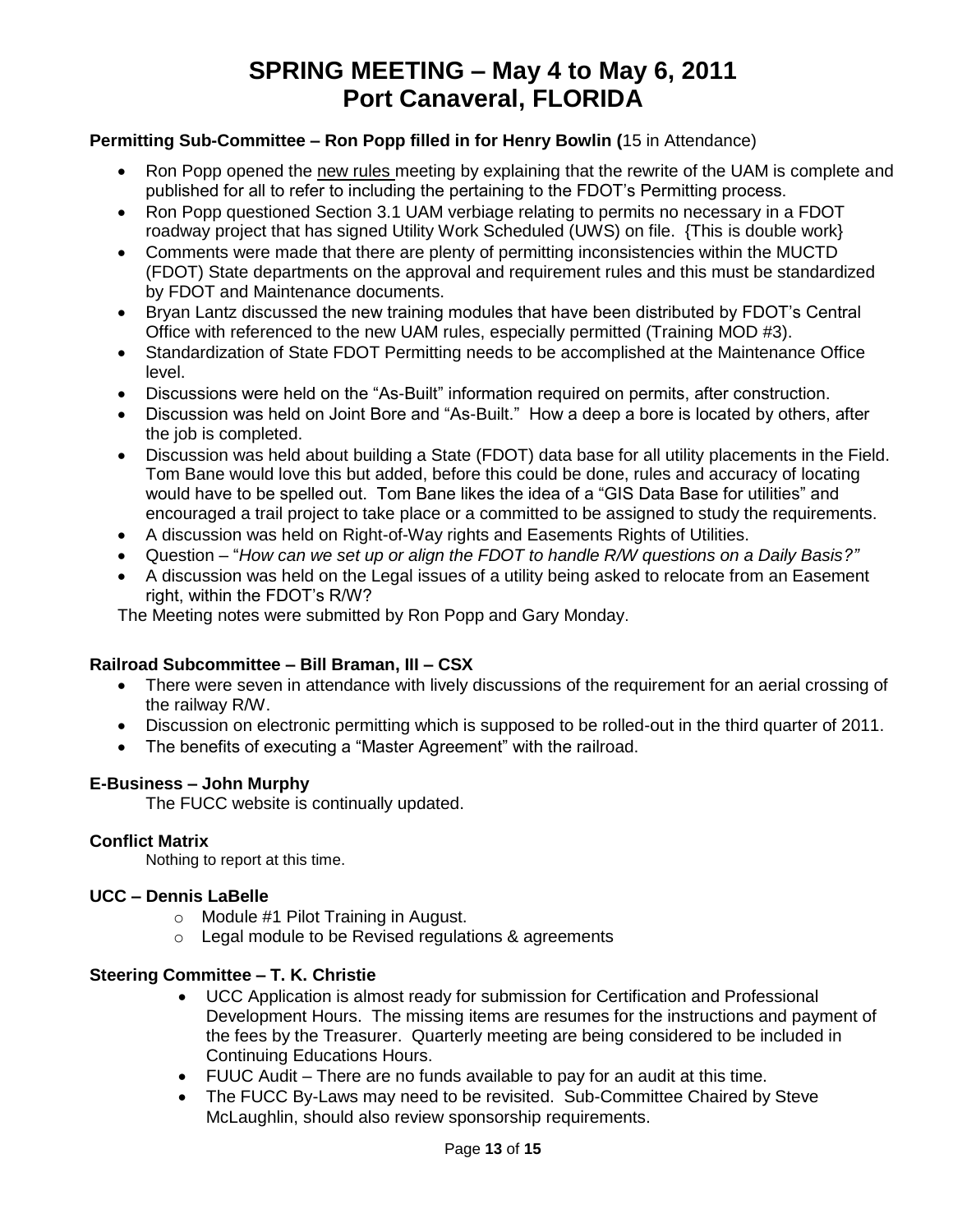### **Steering Committee Minutes**

Spring 2011 Meeting

Opened meeting at 4:30pm on 5/5/11.

- The topic was discussed does the FUCC comp attendees such as college students, first timers, unemployed, etc. to help boost attendance. The consensus of the committee was no that it was not in the best interest of the FUCC to do this at this time due to limited budget.
- An action item arose out of discussion for Vinnie LaVallette to submit the FUCC's application for Professional Engineer credits and to submit the \$250 fee.
- T.K. will create a survey & send to Dennis to review to ask members if they would be interested in a UCC class offering during a quarterly conference.
- Tom Bane will ask the DOT Secretary to attend a future FUCC Meeting.
- The UAM Subcommittee will remain in effect to monitor the new UAM implementation and will incorporate discussions of MOT/Lane Closure Restrictions.
- Vendor Session 1 Meeting a year we will incorporate a vendor session for FUCC sponsors.
- The Committee initiated the By-Laws Subcommittee and below is the make-up so far.
	- $\circ$  Steve McLaughlin Chair
	- o Dennis LaBelle Member
	- o T.K. Christie Member

Committee adjourned at 5:30pm.

#### **Conference Planning – Dennis LaBelle**

Meeting Locations are as follows:

- Summer 2011 Marco Island
- Fall 2011 Mission Inn
- Winter 2012 Open
- Spring 2012 Radisson @ Port Canaveral

The Wednesday session will be focus on Emergency Management: Utilities; EOC, NOAA, and other agencies that must make preparedness plans

### **Program Planning – Dennis LaBelle**

Looking into expanding from Central Florida Locations/ in consideration is the Fort Meyers / Sarasota, and Jupiter Beach.

- Conference site selection must consider:
	- Stay away from major cities, to meet room requirements